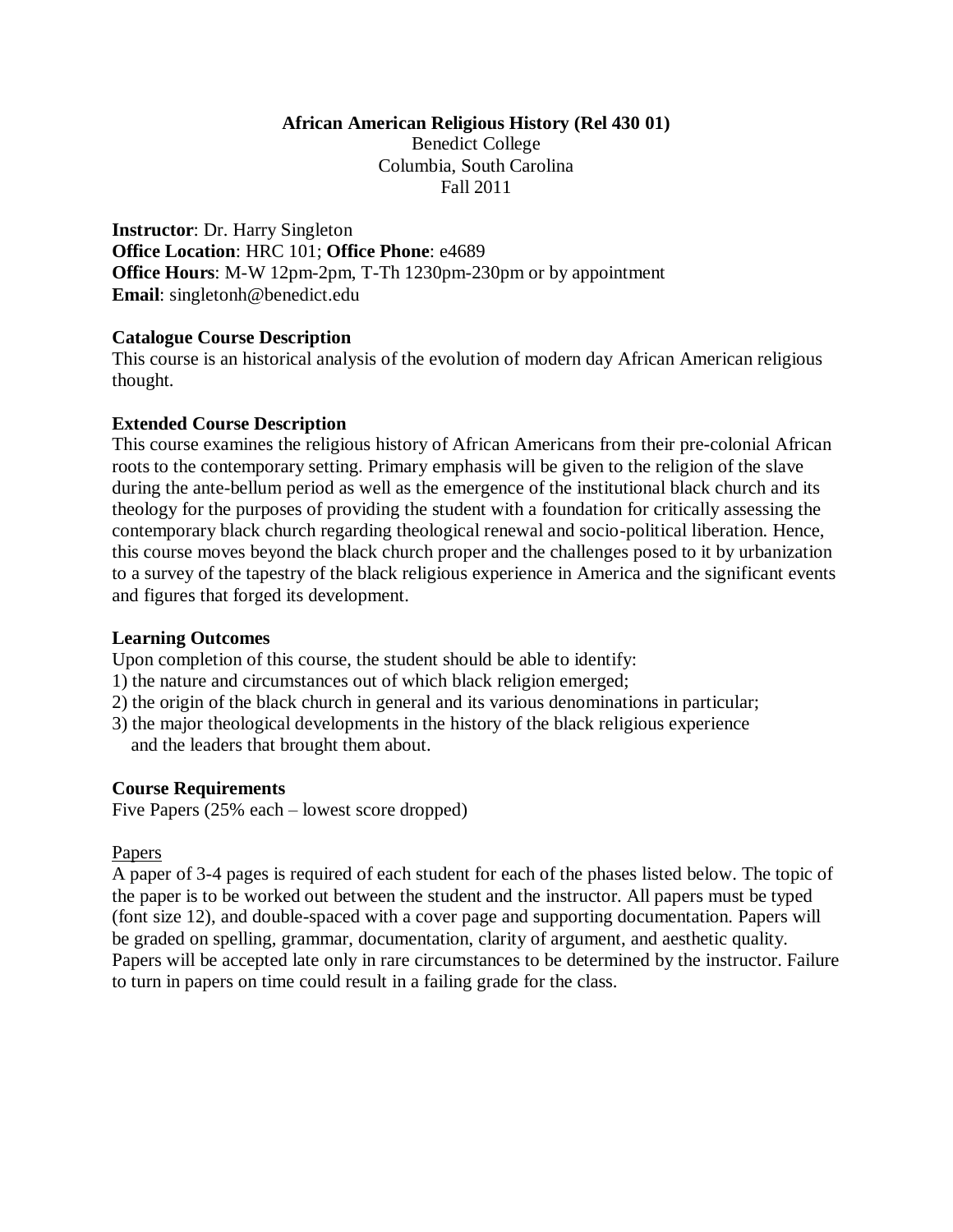## Grade Scale

- A 100-90
- B 89-80
- C 79-70
- D 69-60
- F 59-below

# **Cheating**

It is hoped that the student would conduct his/her research independently and that the student's work is an original construction. Duplicating someone else's work will result in a failing grade for the course. These measures will be taken in addition to whatever action(s) Benedict College deems appropriate.

## Attendance

Benedict College maintains a standard attendance policy. Students should consult the Benedict College Student Handbook for specifics. Students in violation of the attendance policy may be administratively dropped from the class. Students are expected to attend classes regularly, to fulfill reading assignments and to participate in class discussion.

## **Required Course Text**

| Wilmore, Gayraud S., Black Religion and Black Radicalism: An Interpretation of the |                                                                             |  |  |
|------------------------------------------------------------------------------------|-----------------------------------------------------------------------------|--|--|
|                                                                                    | Religious History of African Americans (3rd edition, revised and enlarged). |  |  |

# **Course Outline**

# **Phase I - The Ante-Bellum Period and the Religion of the Slave**

| $\text{Week}(s)$ | Reading(s)                                                               | Topic(s)                                             |
|------------------|--------------------------------------------------------------------------|------------------------------------------------------|
|                  | Chapter 1                                                                | Pre-Colonial African<br>Religion                     |
| $2 - 3$          | Chapter 2<br>Consultation                                                | The Religion of the<br>Slave<br><b>PAPER ONE DUE</b> |
|                  | <b>Phase II – The Emergence of the Black Prophetic Radical Tradition</b> |                                                      |
| 4                | Chapters 3-4                                                             | <b>Religion and Resistance</b>                       |
| 5                | Consultation                                                             | The Theology of the Slave<br>Revolts                 |
|                  |                                                                          | <b>PAPER TWO DUE</b>                                 |
|                  | <b>Phase III - Emancipation and the Emergence of the Black Church</b>    |                                                      |
| $\text{Week}(s)$ | Reading(s)                                                               | Topic(s)                                             |

| $6 - 7$ | Chapter 5    | The Black Church<br>Freedom Movement |
|---------|--------------|--------------------------------------|
|         | Consultation | <b>PAPER THREE DUE</b>               |